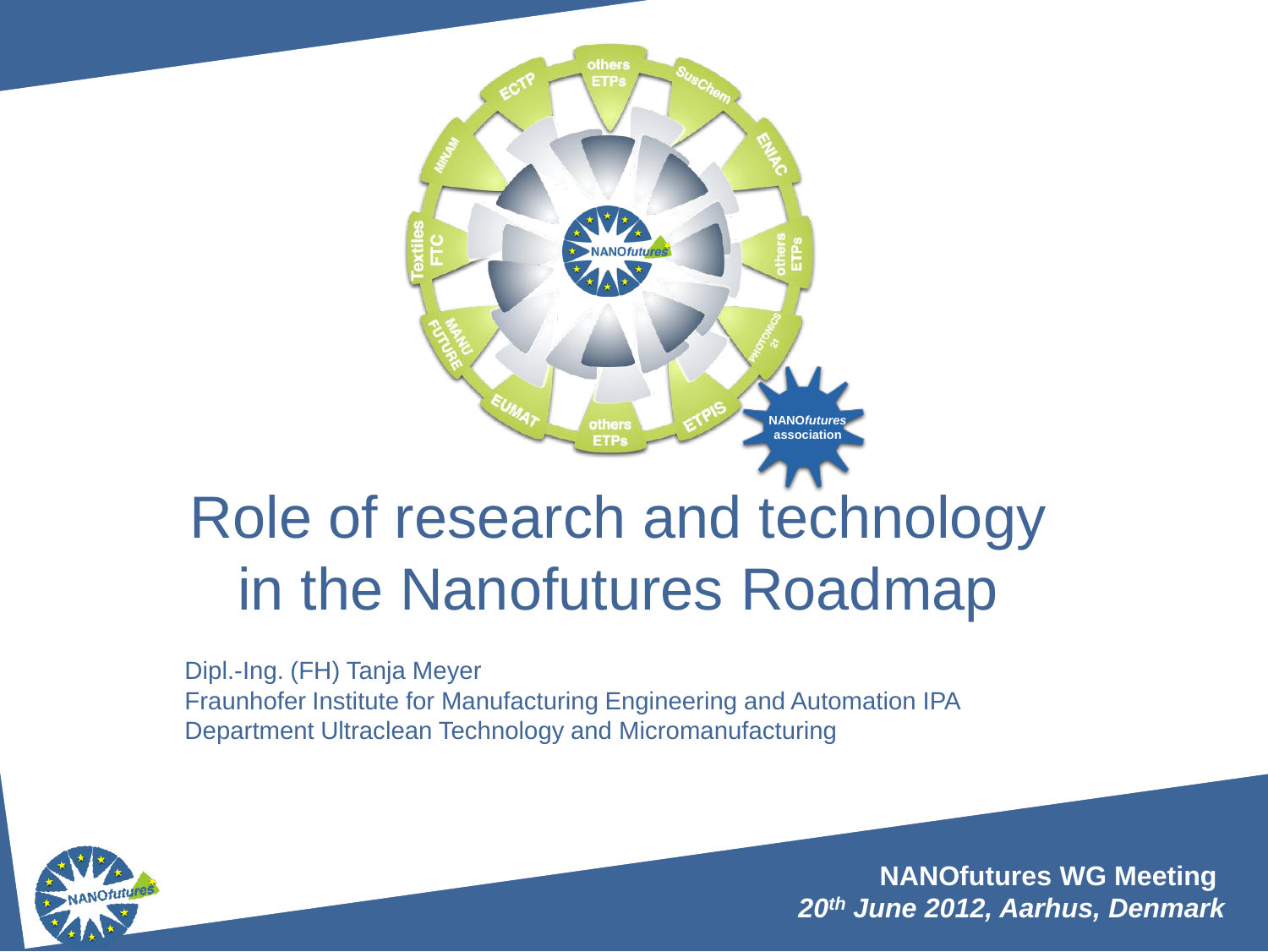Description of Working Group Research and Technology

 Chair: Udo Gommel (Fraunhofer IPA, Germany) Co-chair: Bertrand Fillon (CEA-Liten)

**Example 12 and 7 Figure 239 Series Figure 239 Figure 239 members ≥** Registered members

- European Commission/Ministry: 3,2 %
- **≻ Network: 16,3 %**
- $\triangleright$  Industry: 22,7 %
- $\triangleright$  Research: 56,8 %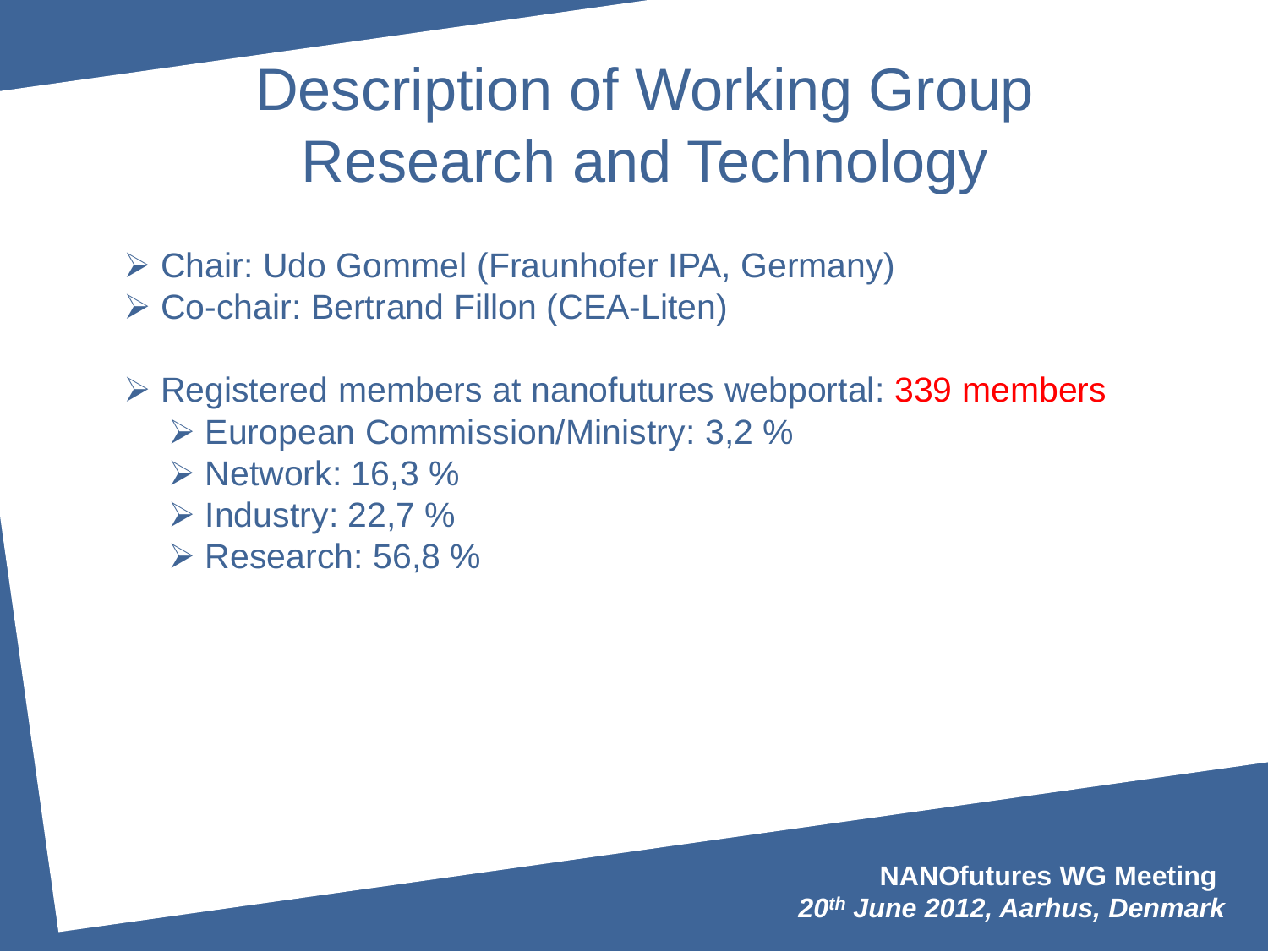#### WG Aims and Strategies

The activity of this WG is aimed at focusing **European strategic efforts on key aspects**  related to nano research and technology.

For all key issues, it is necessary to work on •**roadmaps, vision papers, SRAs,** •SOPs, •**trends (technological & scientific),** •**action plans,**

•etc.

for supplying and establishing accessible instruments.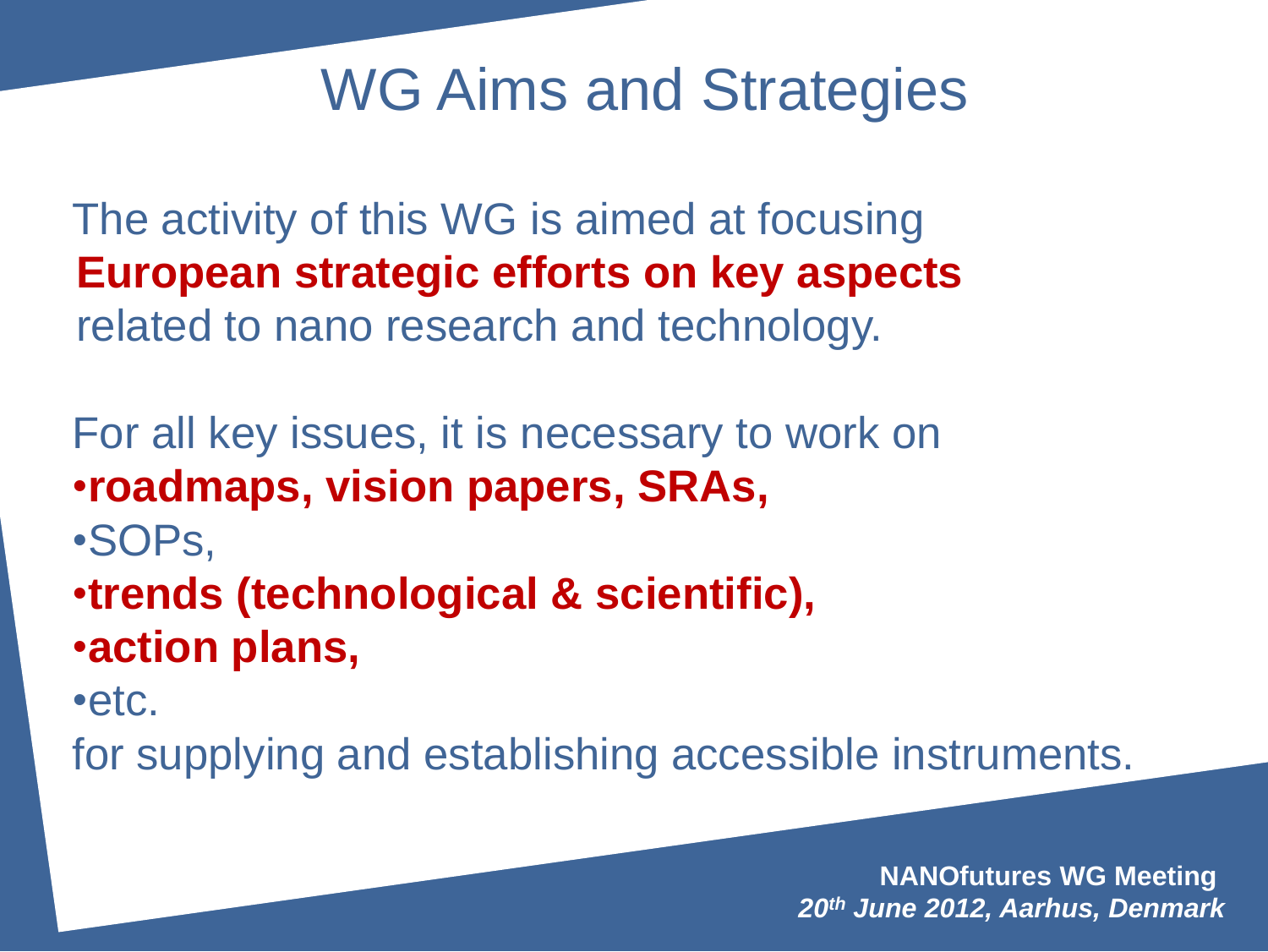#### Interactions with stakeholders, CSAs and other initiatives

 Strong **Research and Technology Centers** as backbone: **CEA, TNO, Fraunhofer Alliance Nanotechnology, Sabanci University Nanotechnology Research and Application Center, CERTH, Institute of Nanotechnology, CeNIDE, Tekniker** to respond to different enabling technologies, pointed to **global leader companies** (e.g. TWI Ltd., Umicore, Numonyx, ...)

- **Drivers, barriers, and technical capabilities for developing nano products** *NanoCom* **(Acciona)** *, ProNano, NanoDevice*
- Use interaction: Roadmap/Survey , nano relevant **Technological Hot Spots EUMINAfab**
- **Close Interaction** with well established **platforms**, e.g.: **MINAM**  $\rightarrow$  up-dating of the Strategic Research Agenda, Roadmap *and Manufuture* (TNO) → multi-annual plan
- **Direct Link** to Nanocentral (Nanomaterials2012→ Innovnano
- **Direct Talks** to BASF, Microelectronica, Bischoff & Klein, ESA, NASA, Steinbeis, Nanotechnology Industry Association NIA, Spinverse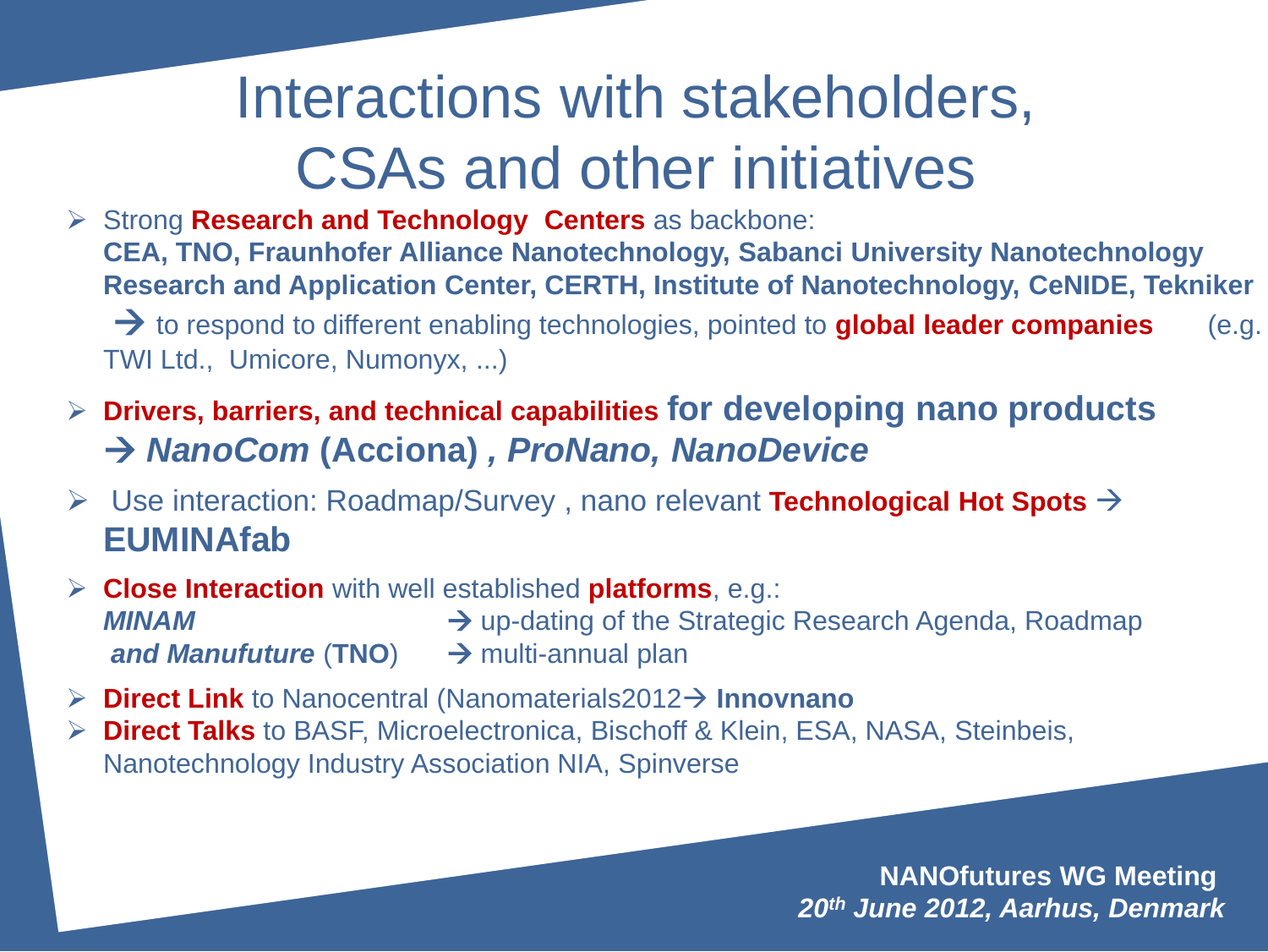#### WG Contributions to NANO*futures Deliverables and Tasks*

Individial steps and contributions

 $\triangleright$  D 1.1( $\rightarrow$  M3):

**Detailed description of the WGs knowledge area** of interest, application fields, expected benefits and impact, risks involved, main international actors, etc.

 $\triangleright$  D1.3 ( $\rightarrow$  M8):

**Members Input**

Analysis of recent and on-going EU projects, identifying on common research lines => classification of R&D priorities and innovation needs

 $\triangleright$  D2.2 ( $\rightarrow$  M9):

**Members Input**

**Identification of nanotechnology key nodes** 

 $\rightarrow$  up to 5 relevant horizontal issues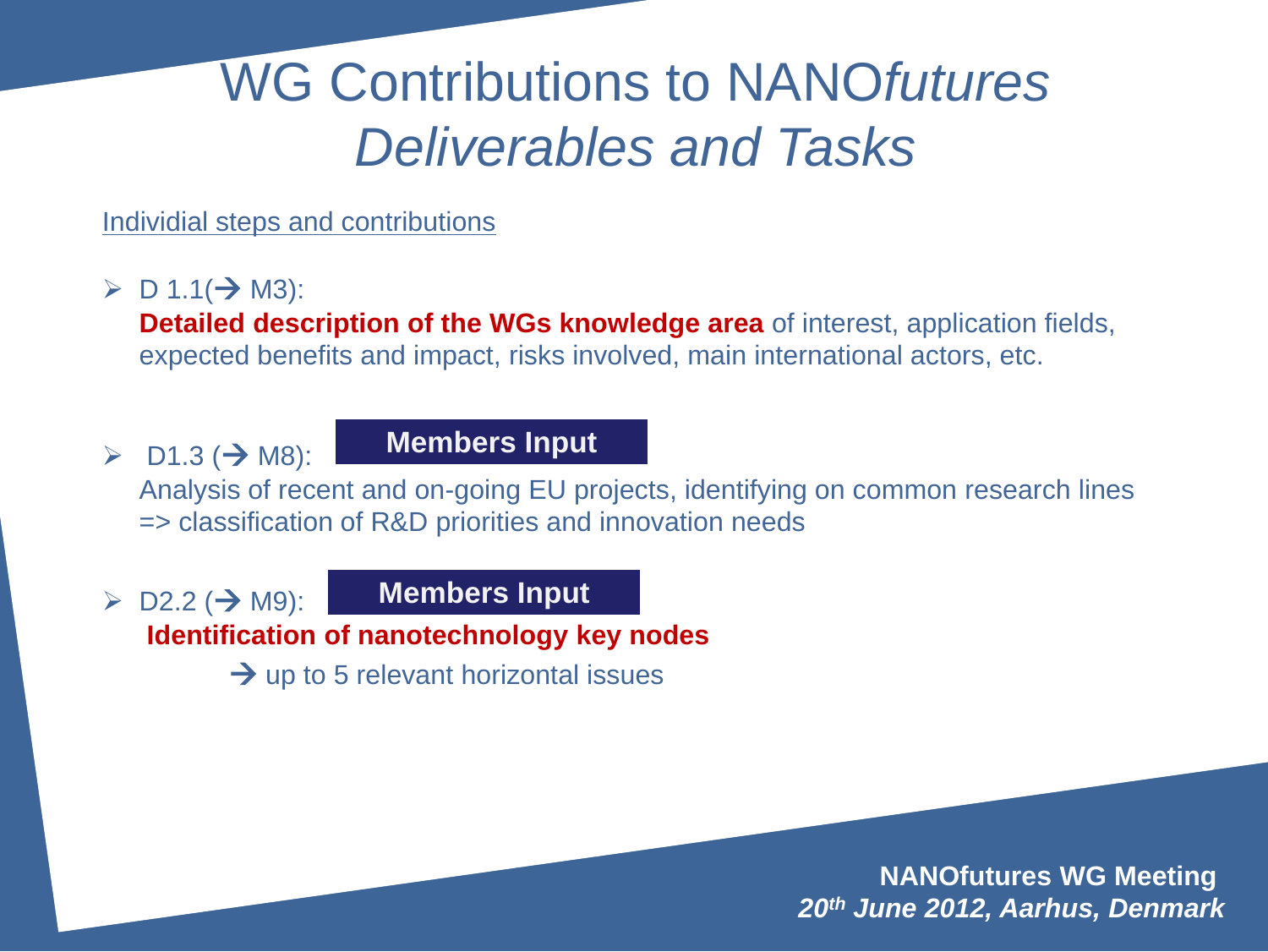#### WG Contributions to NANO*futures Deliverables and Tasks*

Individial steps and contributions desired

 $\triangleright$  D1.5 (  $\rightarrow$  M20): **Members Input**

**Analysis of recent and on-going EU projects,** identifying on common research lines → classification of R&D priorities and innovation needs

 $\triangleright$  D2.3 ( $\rightarrow$  M18): **Members Input desired**

Extended contribution to the **Integrated Industrial and Research Roadmap** and related **Implementation Plan**

 $\rightarrow$  focussed on industrial needs, through revision / development of documents, discussions, etc.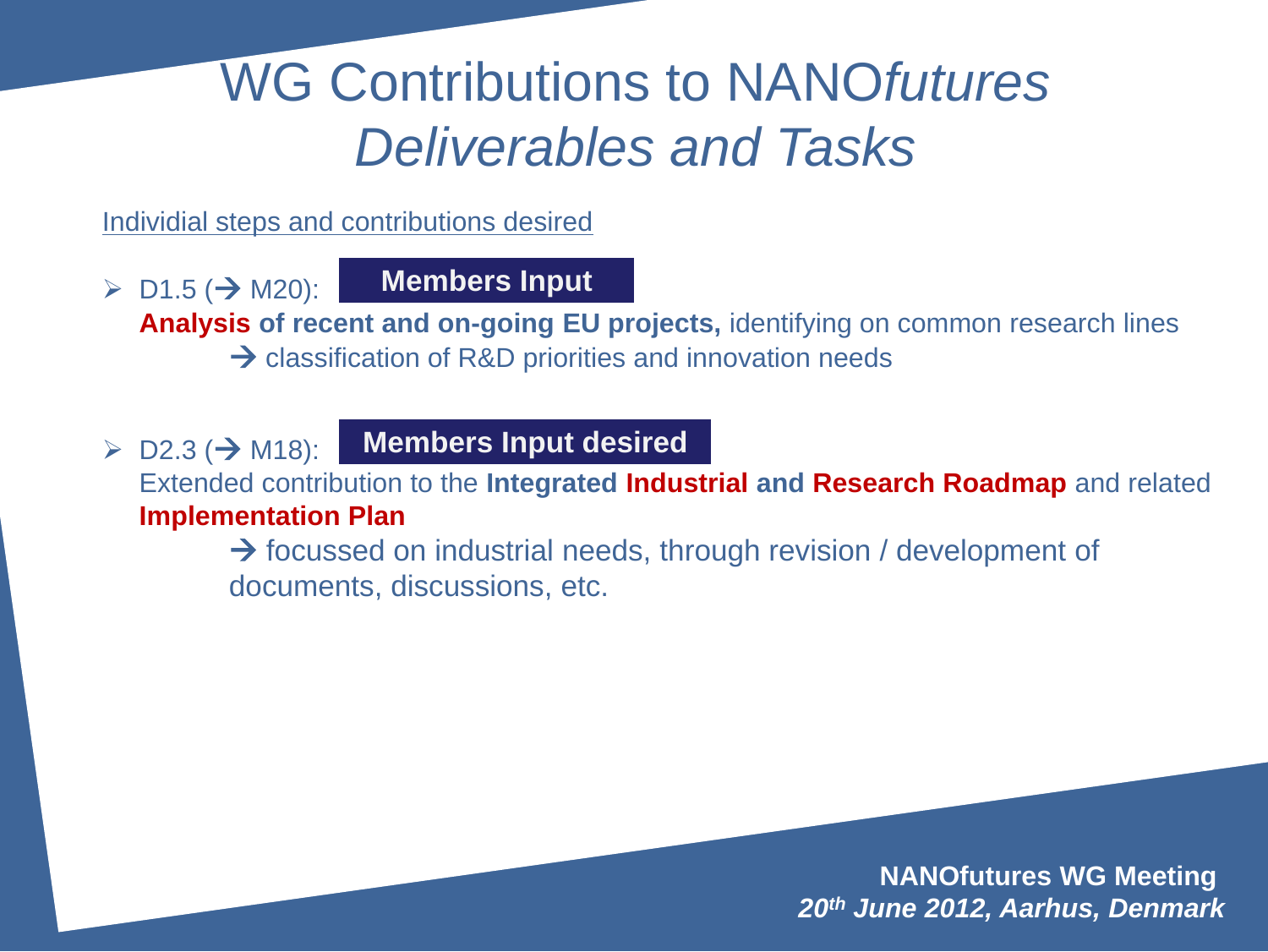### NANOfutures Draft Roadmap

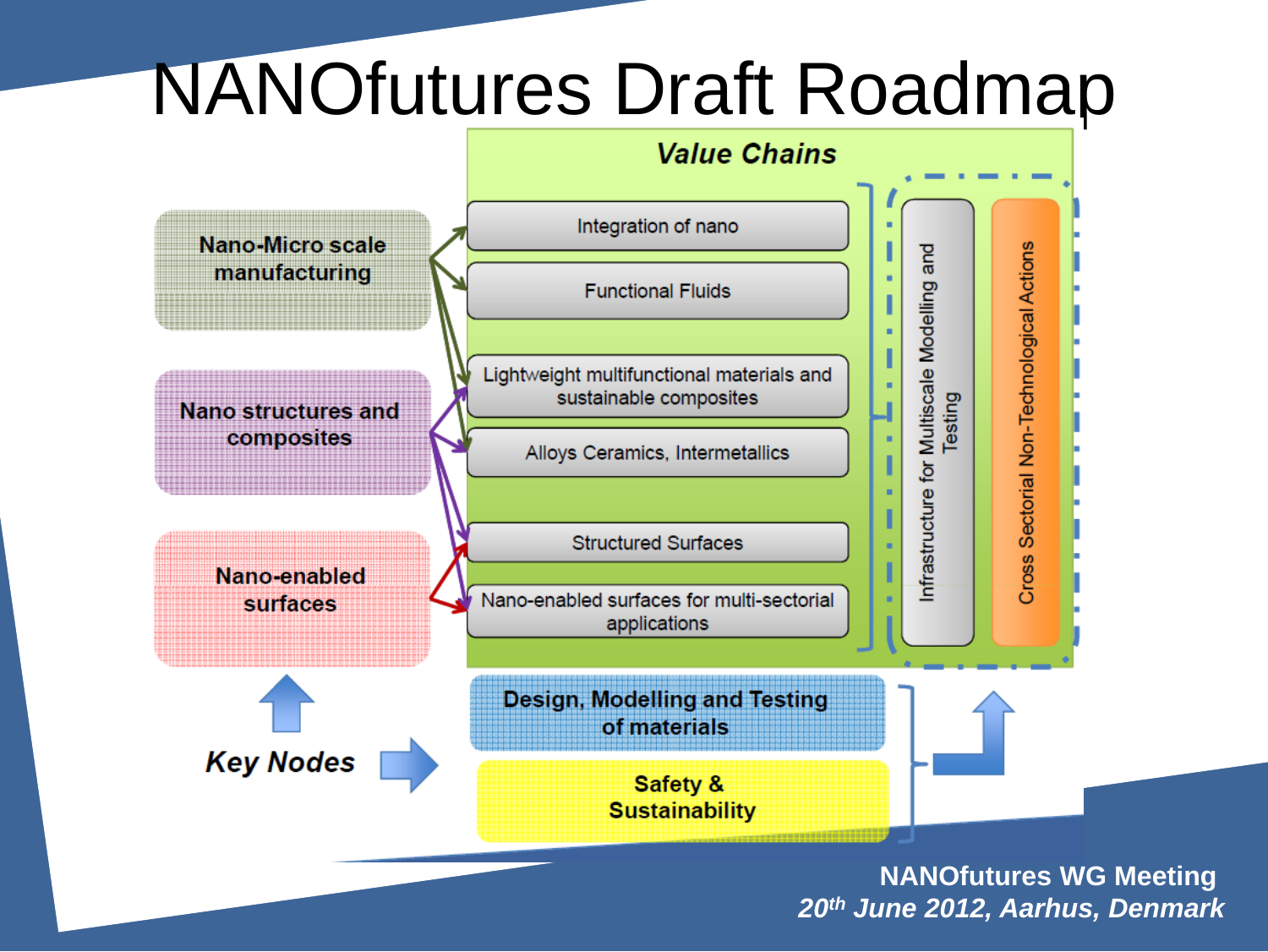#### NANOfutures Roadmap Consultation – Praise

- -… a massive, thorough listing of markets, chains, technologies, impressive
- A very interesting effort
- Valuable work to be sure (especially the nanocoatings)
- The roadmap content tries to cover many different areas putting attention in many useful processes and approaches
- Another important content that is covered in the roadmap is standardisation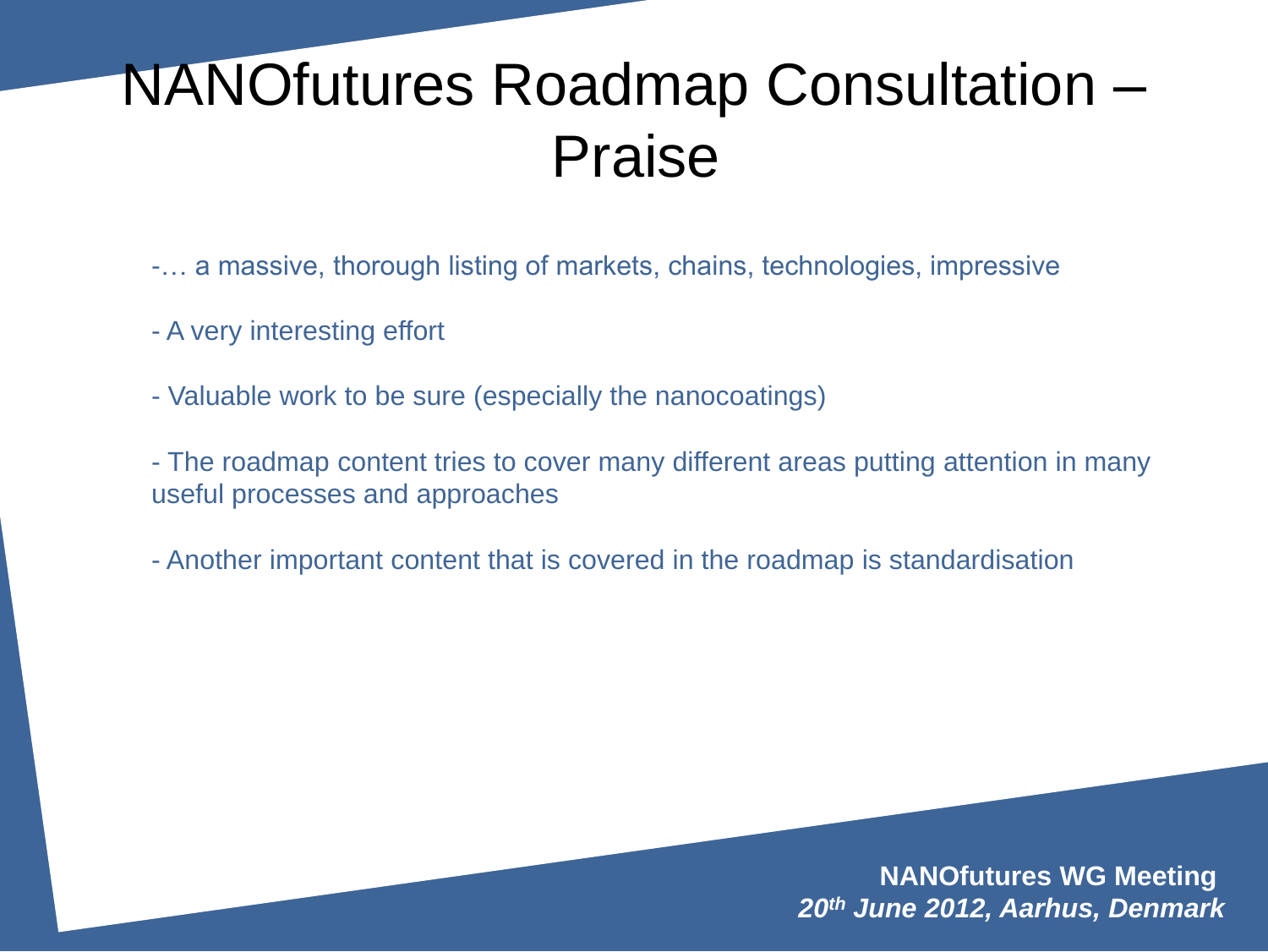### NANOfutures Roadmap Consultation – Generell Comments

Comments from Members:10

- 305 proposed actions, but many are repeated -Will there be a table linking actions with VC (to see the cross-interests)?

*=> Comment co-ordinator: action is repeated for instance in VC1a, VC1b and VC1c: this means that there is only one action (one funding effort) but will be useful for different value chains.*

-A ranking in urgency (within short, medium, long term)

- Safety issues must be considered in all new developments related with nanotechnology.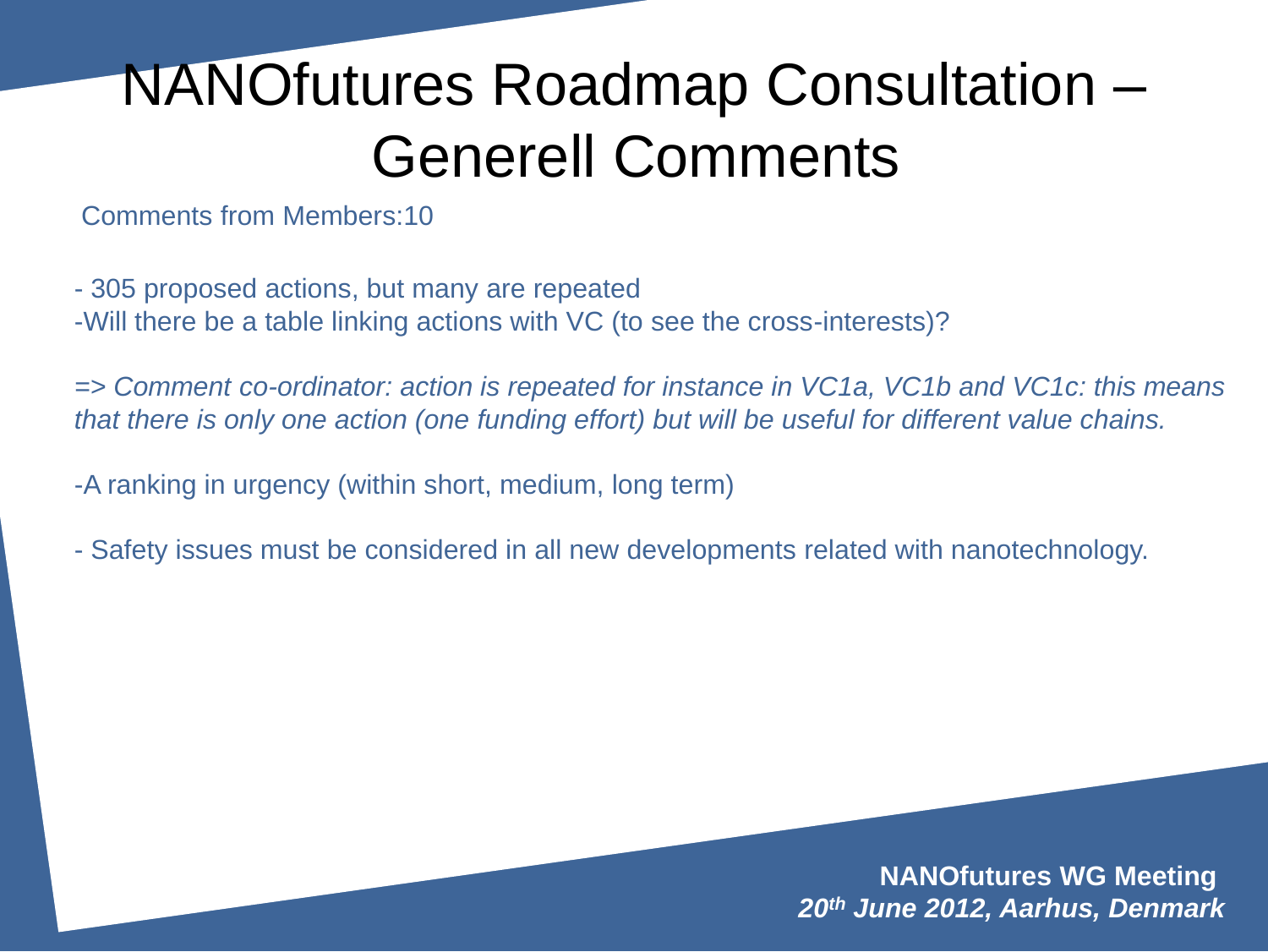### NANOfutures Roadmap Consultation – Improving Comments

- though most of it is too general-it could be applied to any technology.
- Key words missing are: "atomic precision", "massively parallel", and "bootstrapping."
- Very chemically focuses, most of the focus is on thermodynamic-driven processes and their resulting products, but not really nanotechnology.
- If the process is not repeatable, atomically precise, and programmable in 3D with heterogenous patterns over a wide range of atoms, then it's not a general purpose nanotechnology.
- Safety it has to be considered in most of the applications at the beginning of the VC =>Taking into account safety issues in the whole VC
- What needs more effort is the standardization processes
- There is a real demand in nanotechnology areas, especially from the end users in the definition of a clear normative and standards. We consider that in all the VC the development of standard protocols must be developed.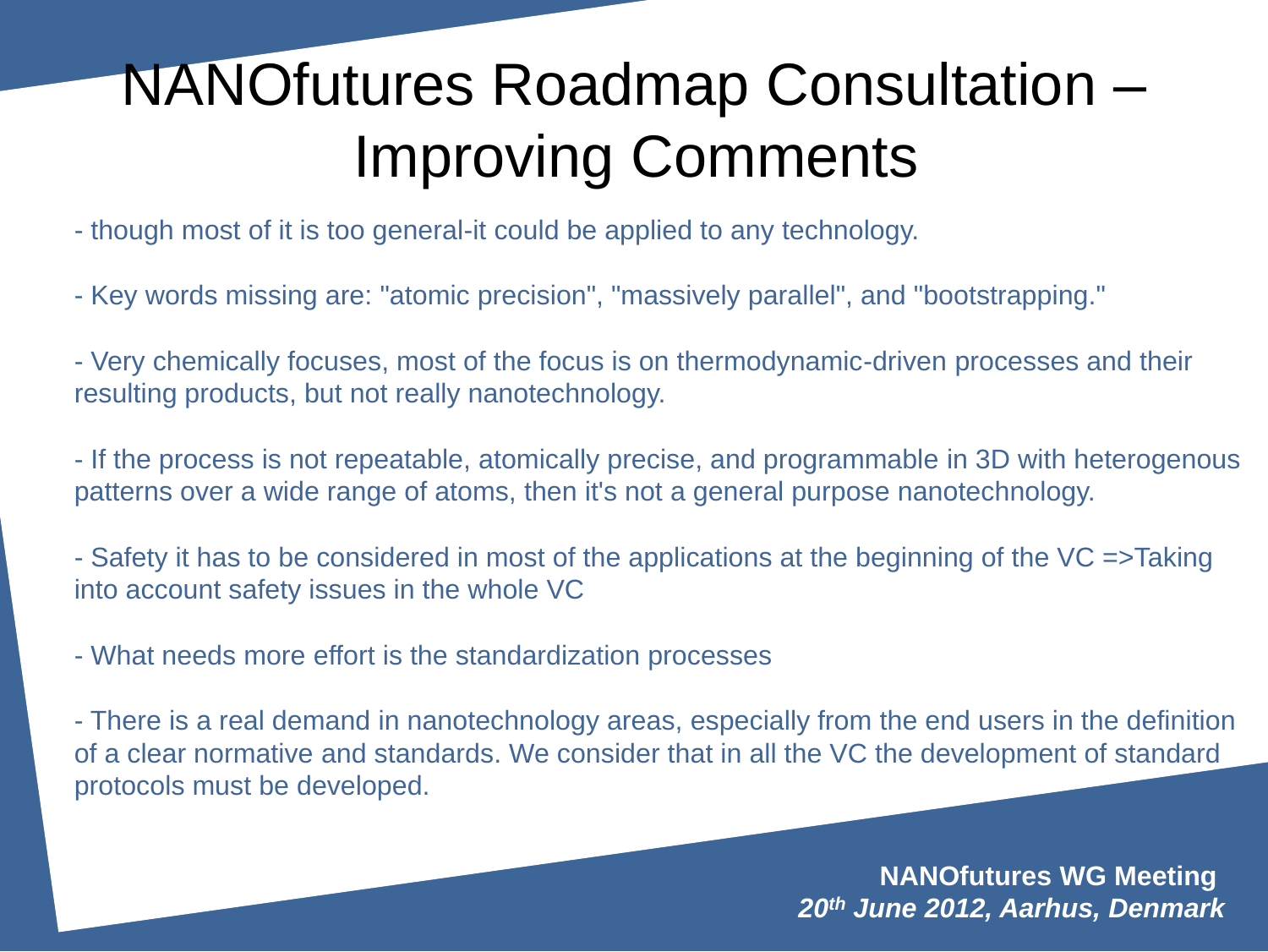VC1a - Lightweight multifunctional materials and Sustainable composite for TEXTILES and SPORT SECTORS – slide 42

"…The use of nanomaterials (higher surface area) has advantages in terms of filling the cement matrix, densifying the structure, resulting in higher strength and faster chemical reactions (e.g. hydration reactions)....", ..." potential application of textile nanostructure in the medical sectors for the production of bio miming nanostructure to be used as scaffold in tissue engineering...", ..." improvement of thermo-regulation and in the transpirability of the clothes. application of high porous and light material combining vapour transport and Phase change materials could be applied...".

"... Nanoporous textiles. Composites with added functionality..." Name of the proposed technology: Atmospheric plasma technology Timeline: short and medium term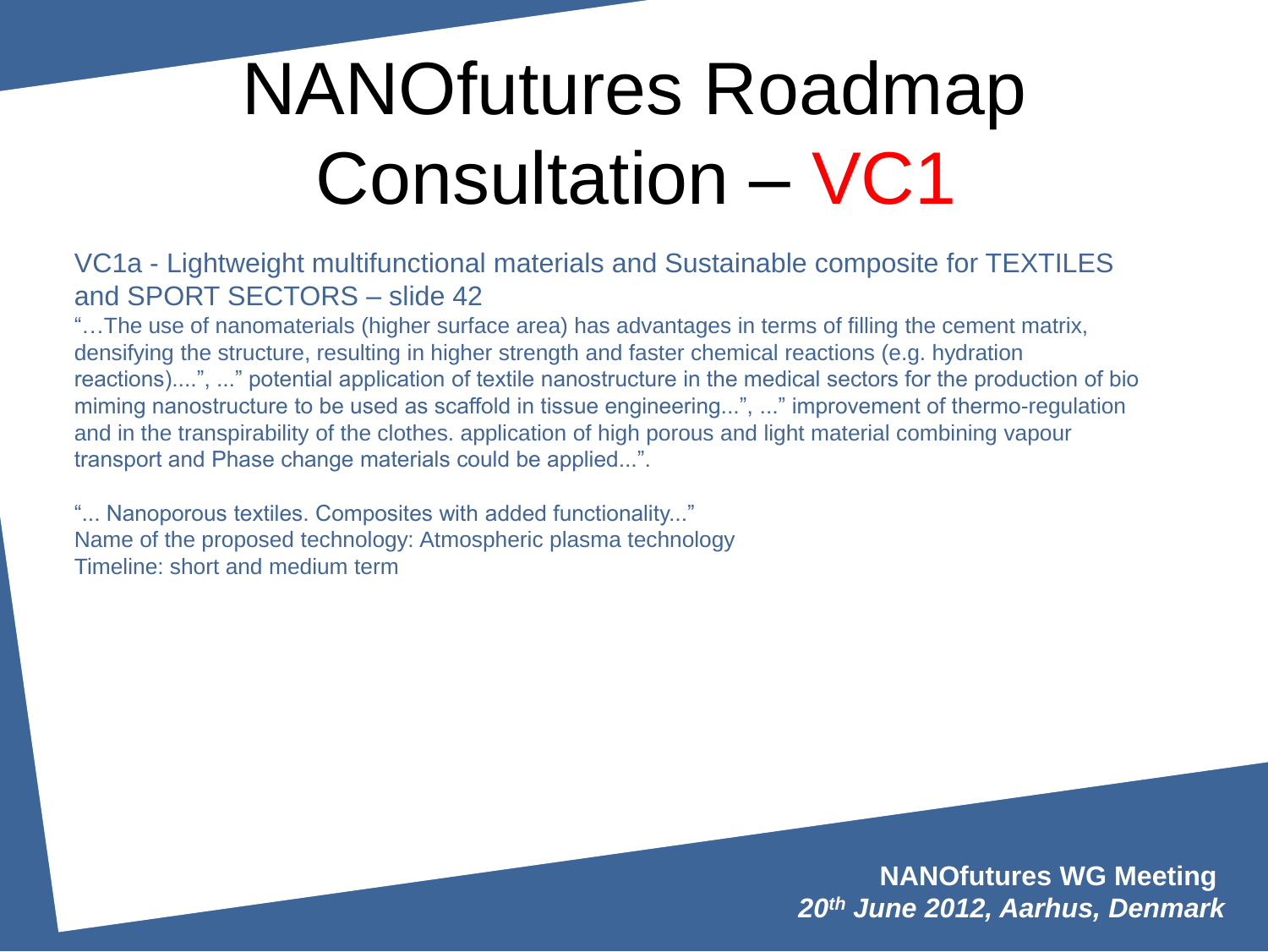VC1c - Lightweight multifunctional materials and Sustainable composite for TRANSPORTATION – slide 44

"...limitations and challenges for nanocomposites production. These include:

Processing: Compatibility (only a limited number of plastic matrices are compatible with nanoclays/nanotubes/nanofibers

Cost: The production of nanocomposites on a commercial scale at viable prices,

Consistency and reliability in volume production: It is possible to get consistency and reliability in volume production materials to a great extent.

High lead time: Commercializing the end-use products would take a longer time, mainly due to stringent approval and OEMs acceptance.

VC1d - Lightweight multifunctional materials and Sustainable composite for ENERGY – slide 45 "... Collaborative research project are required since several parameters and aspects must be set up in order to optimise lightweight and high density batteries' components, inclusing conductive materials (i.e. polymers)…"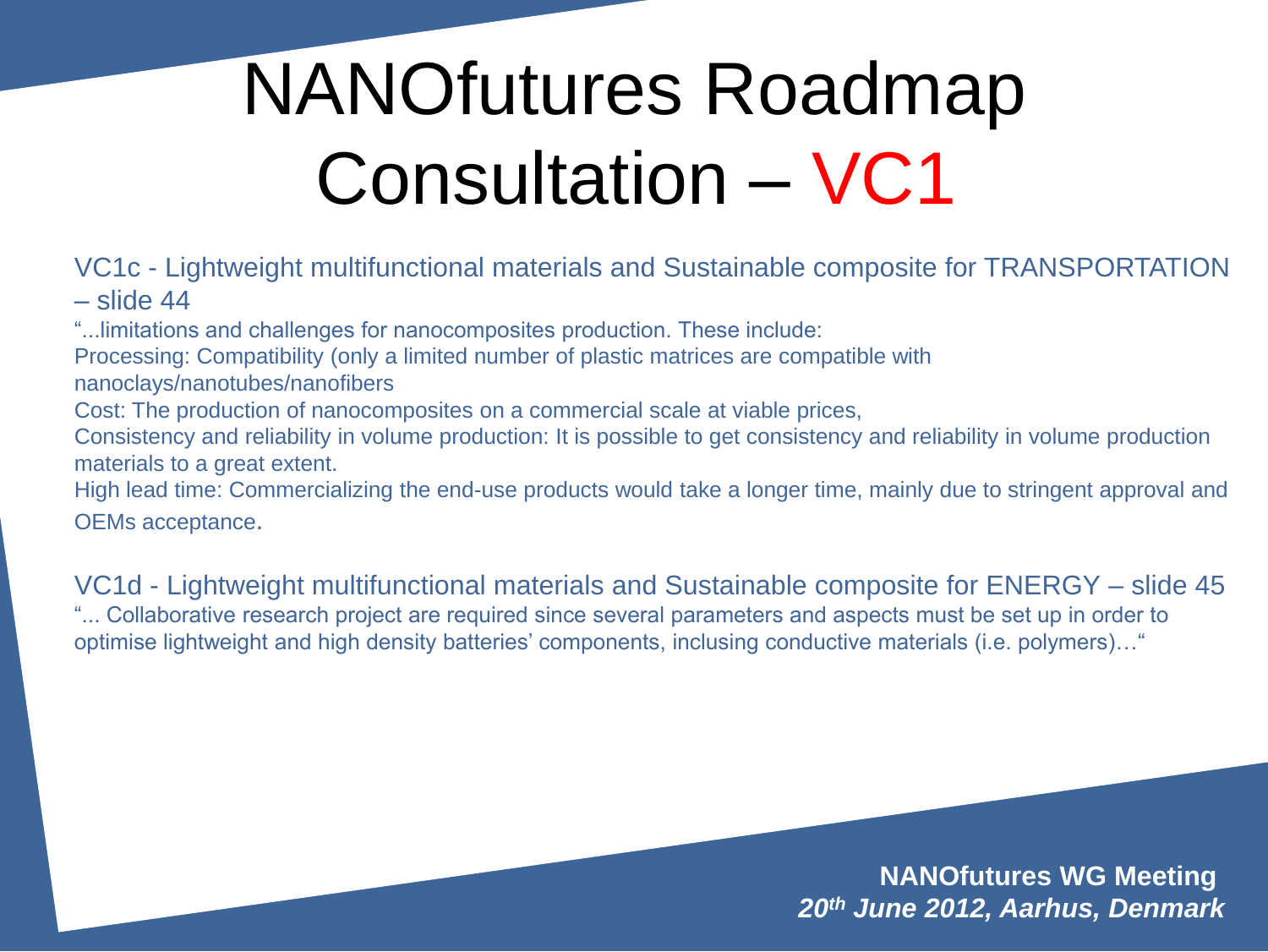VC2b - Plasma and vacuum engineered nano enabled surfaces for multisectorial applications –slide 58

Action: plasma and vacuum based deposition of novel nano-enabled thin films on rigid and semiflexible metallic substrates Name of the proposed technology: high intensity pulsed plasma beams (HIPPB) Changes of steels surface morphology as a result of interaction with intense pulsed plasma beams containing ions of rare earth elements Timeline: short term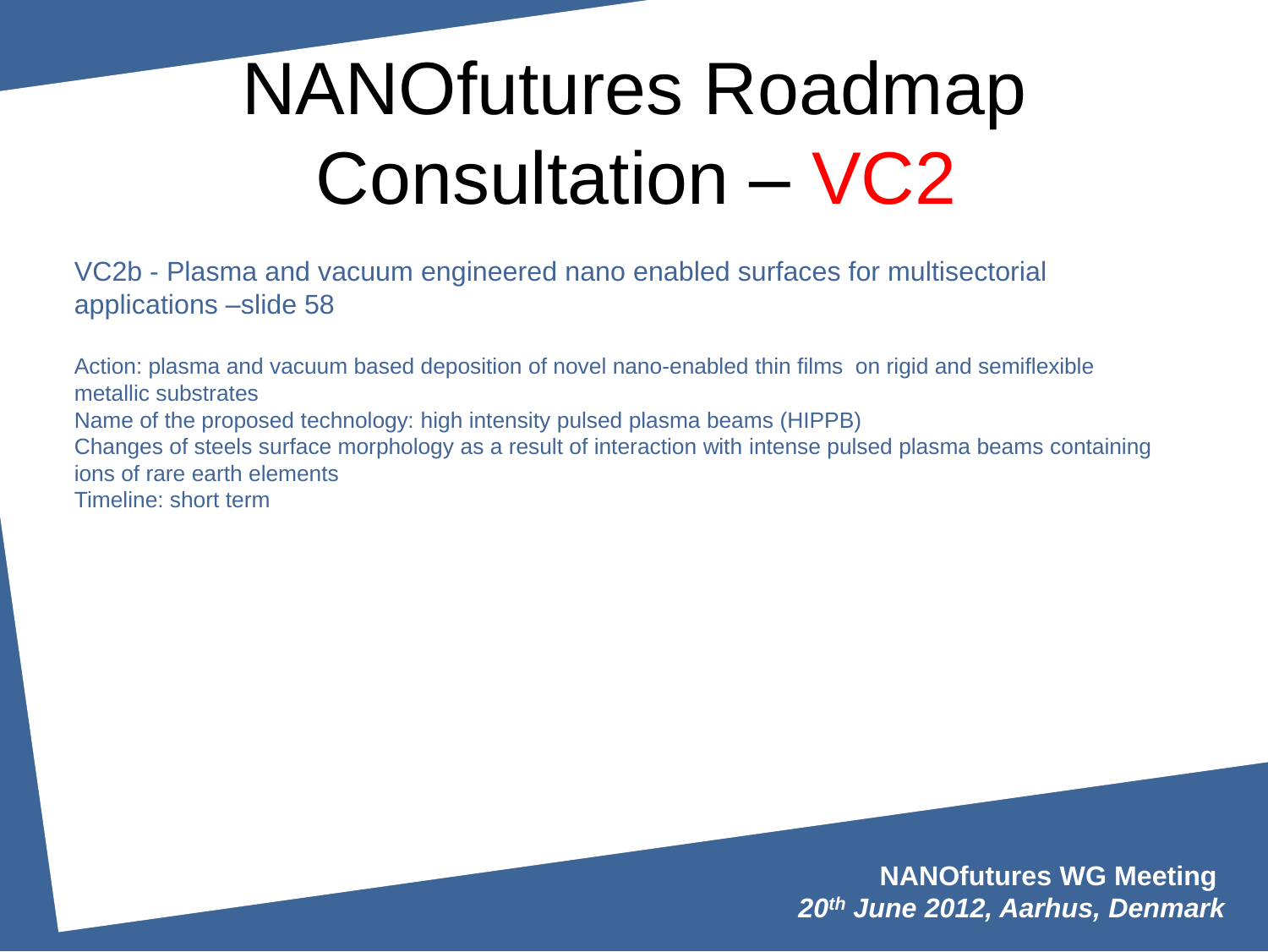VC3a **–** Structured Surfaces for TEXTILE passive functionality – slide 51

"... Since technical properties are more important then aesthetics one it is crucial to have different functionality on the surface according to the final use of the products. Plasma treatment could allow to modify the chemical composition of the surface enabling to produce multifunctional surfaces that cannot easily produce by conventional finishing methods. The new design and optimisation of atmospheric plasma in terms of process versatility (gas to be processed, effectiveness of aerosol dispersion of the reactive compounds) must be addressed in order to allow a significant spread of the technology at industrial level.

RTD Collaborative project are required since new design is required..."

VC3c – Structured Surfaces for Textile passive functionalities - slide 53

"...2D and 3D – Plasma treatments optimization and integration on fibers and fabrics combined with deposition technologies..."

Name of the proposed technology: Atmospheric plasma technology Timeline: short and medium term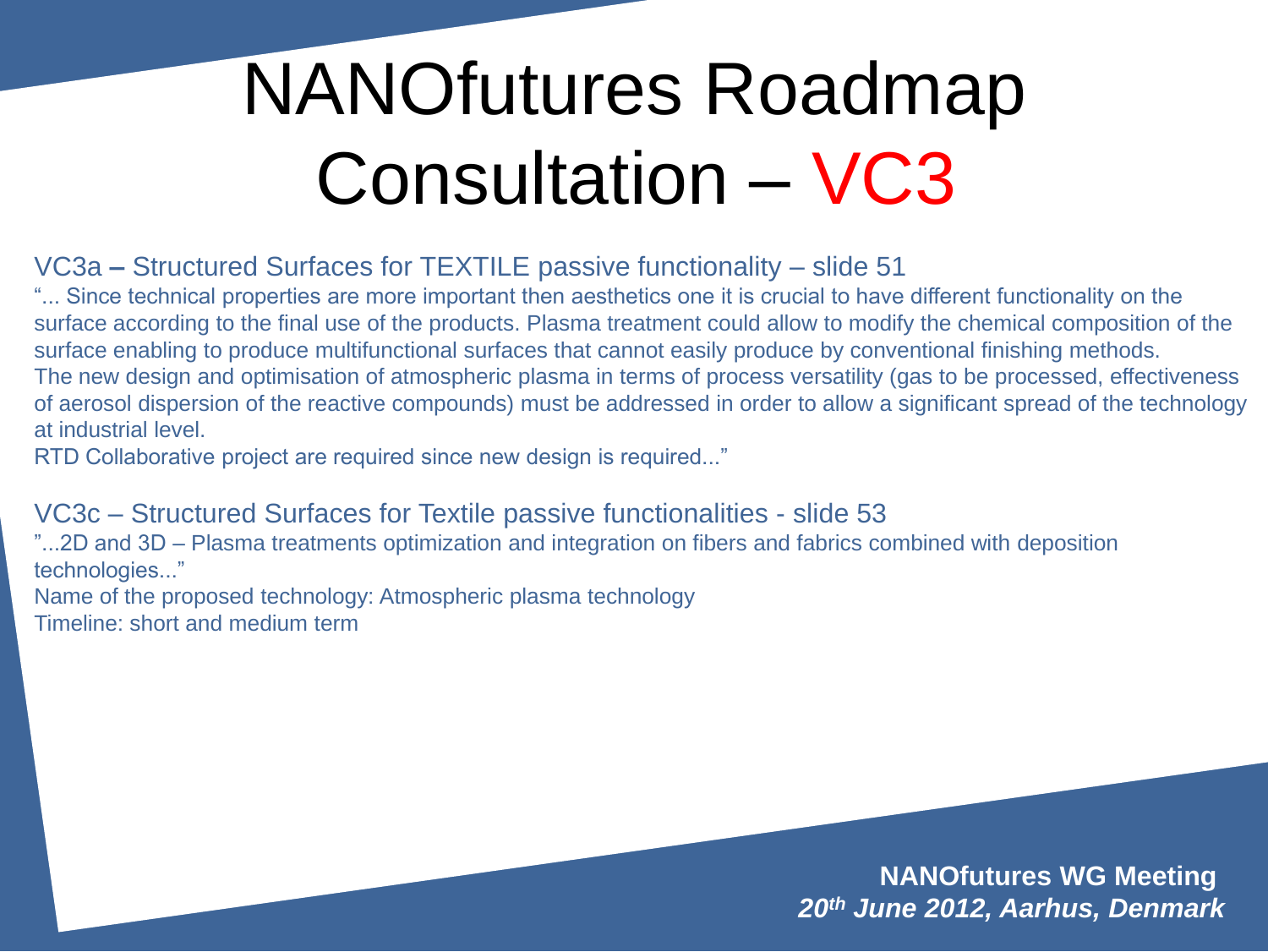**VC6b – Integration of Nano: finished net shaped (regenerative medicine)** – slide 66. Reference Action (s): Materials – Modelling: Unified methodologies for design of nano-enabled materials and products

Name of the proposed technology: Biomimetic and biomechanics approach for new design prostheses integrated with hybrid and nanocomposite materials Timeline: Short (2015)

**VC6c – Integration of Nano: direct manufacturing (regenerative medicine)** – slide 67 Reference Action (s): Materials – Modelling: An overall materials&product design system architecture

Name of the proposed technology: New design biomimetic-prostheses - Use of biocompatible materials for bioactive hybrid materials and nanocomposites scaffolds for early osteointegration Timeline: Medium (2020)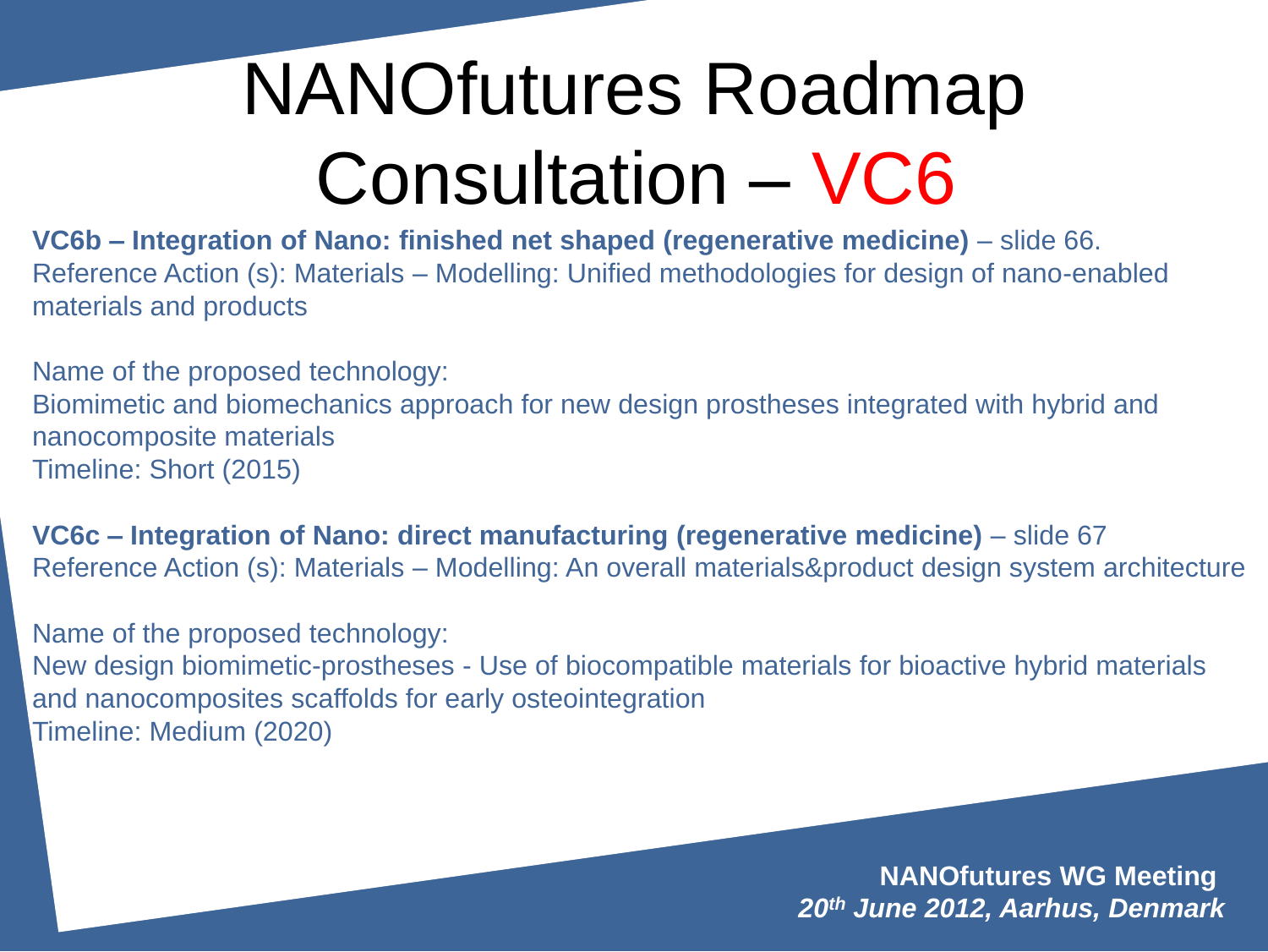#### VC1 - **Lightweight multifunctional materials and Sustainable composite**

Action: Analysis and process control of dispersion of nanofillers

=> The novelty of this action, with respect to the up-to-date methods, may include an in-line control that is strictly correlated with the chemical and morphological features (mainly polarity and aspect ratio) of the nanofillers with respect to the matrix.

Action: Collaborative projects should be required in order to optimise the production of this kind of materials and to realise an exploitable products.

Action: Collaborative research activities among textile producers, polymer producers and end-users are needed

Action: Composites with added functionalities, development of methods for functionalization during synthesis, multilayer materials, analysis and process control of dispersion of nanofillers into polymers, Technology:Chemical and mechanical functionalization, Timeline: short to long term

Action: Development of cost effective industrial scale technologies for synthesis and technologies for dispersion, Technology: Extrusion assisted by ultrasounds , Timeline: medium term

Action: Nanomaterials extrusion, rapid solidification, Technology: Novel injection methodologies Timeline: medium term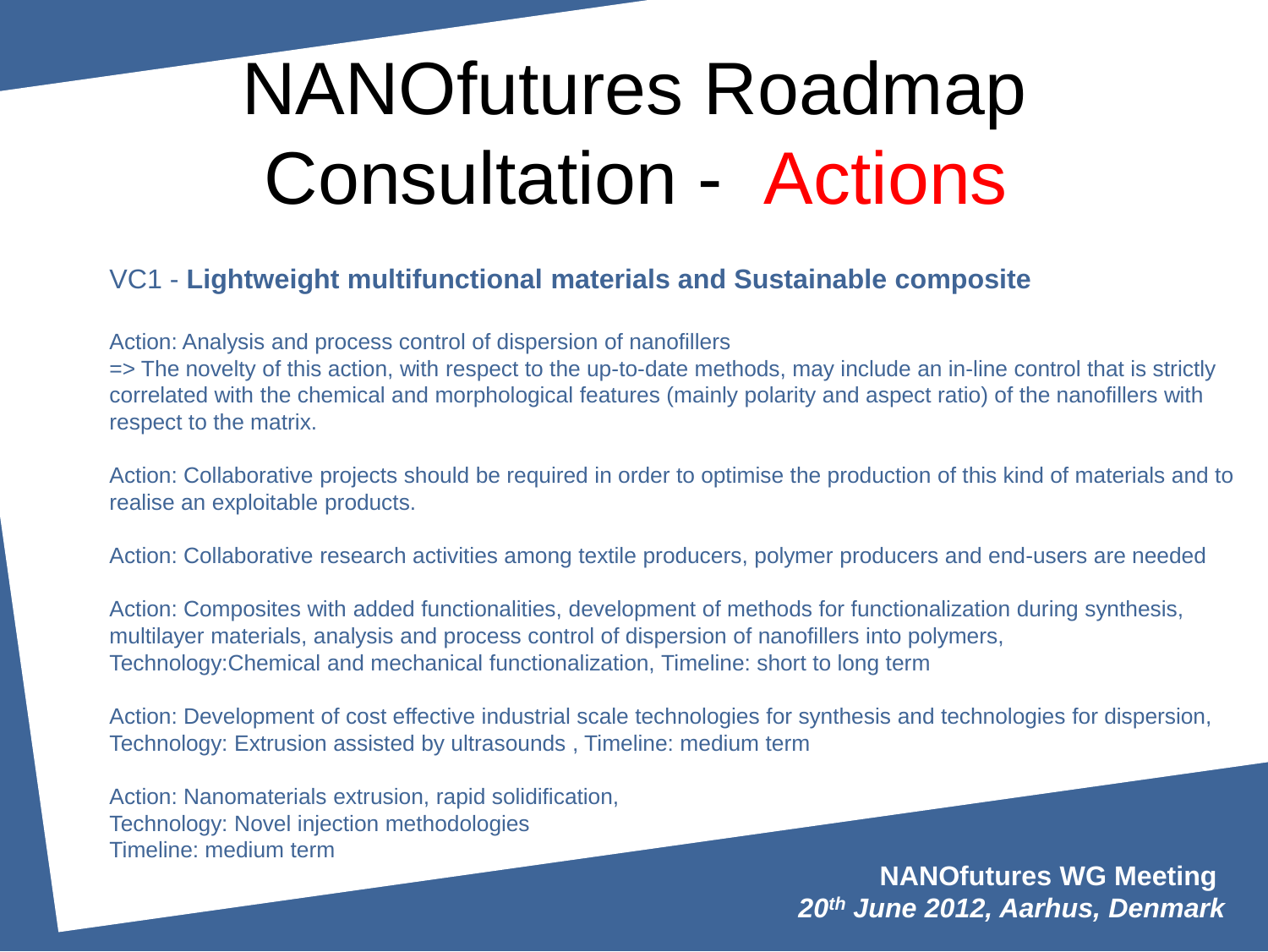#### VC3 - **Nanostructured Surfaces**

Action: 2D & 3D – Plasma treatments optimization and integration on fibers and fabrics combined with deposition technologies

=> its major challenge concerns the optimization of the plasma treatments for achieving the best final performances of fibers and fabrics after the deposition step, using a very limited number of deposition steps and thus increasing the productivity of the process.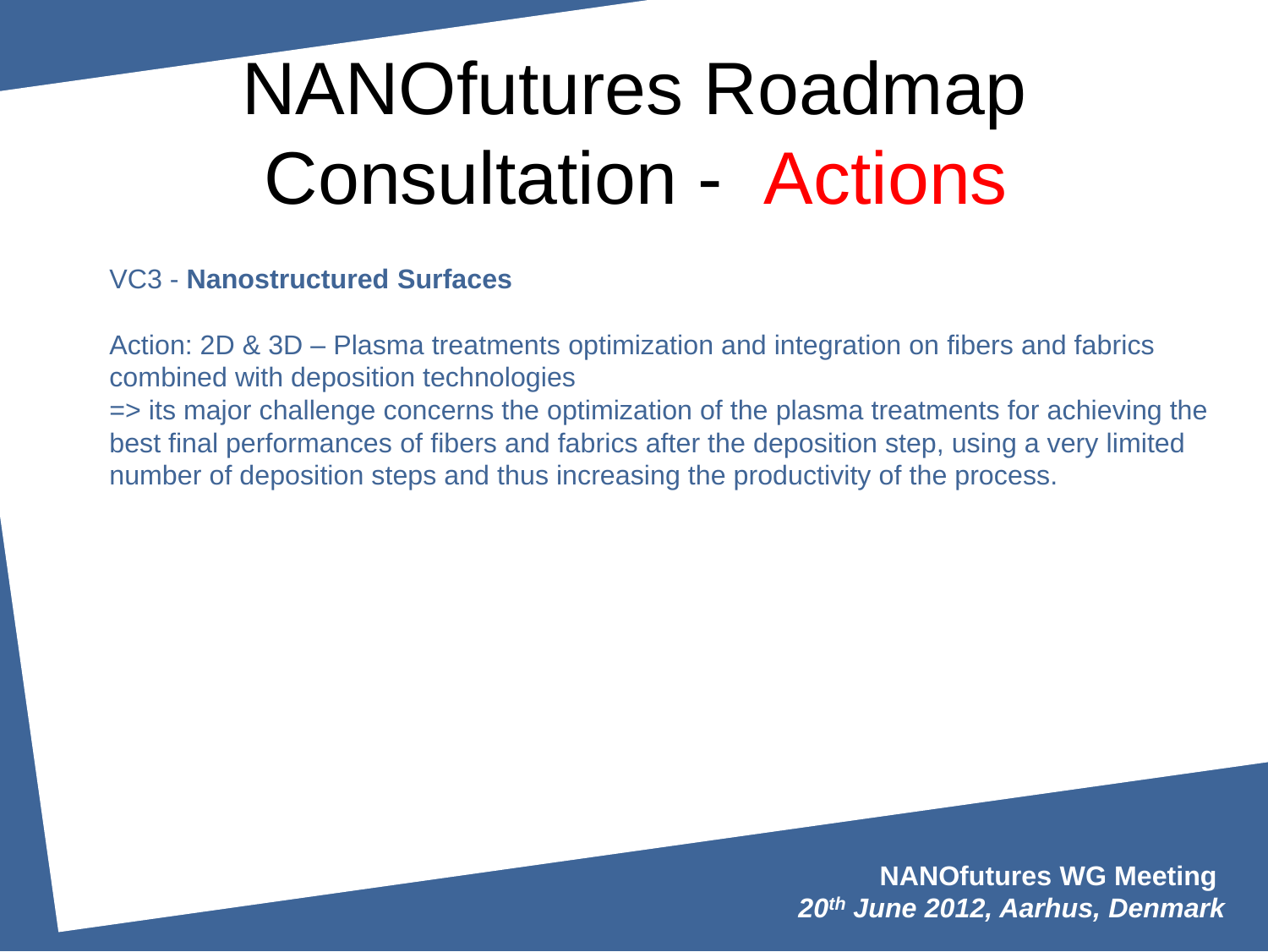#### VC5 - **FUNCTIONAL FLUIDS**

Action: Cost effective industrial scale technologies for filler synthesis and technologies for dispersion

=> The challenge mainly refers to the scale-up of the technology and processing that have already been set at a lab scale.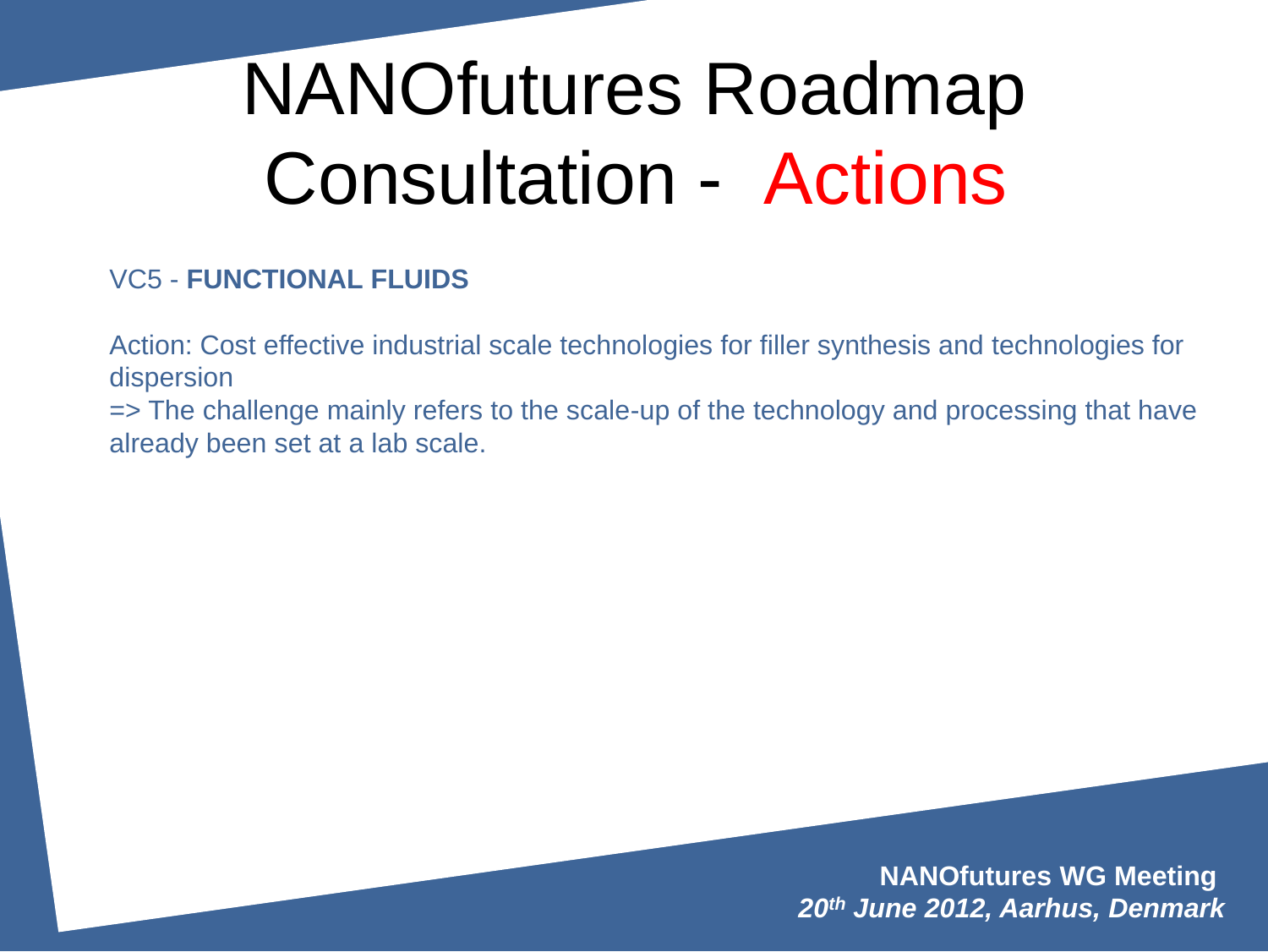#### VC6 - **Integration of Nano**

Action: Reactive/in situ production in process generation of nano-features => requires the industrialization and in-line processing of nano-features, which nowadays have been achieved only at a lab or pre-industrial scale. This challenge could be very beneficial for increasing the productivity of nano-systems, maybe exploiting the same apparatuses that are already used for "standard" industrial productions.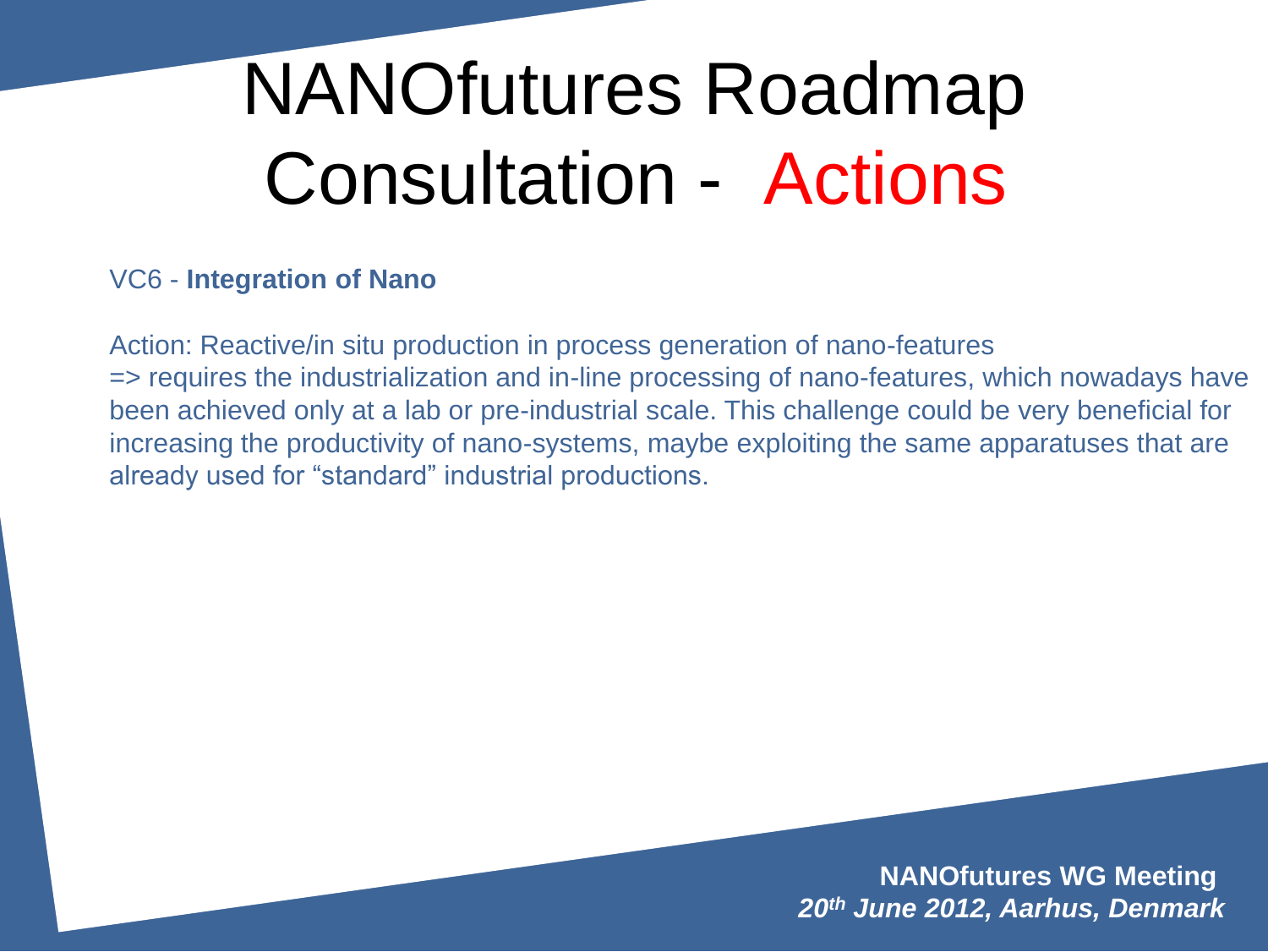## NANOfutures Roadmap Consultation - Missing points

1) Epitaxy seems to be missing. Specially epi on patterned substrates.

2) Nano-lego assembly is missing.

#### **Name of the proposed technology:**

Nanolegotronics- building electronics piece by piece.

Timeline: Medium term

This is a novel approach. Sometimes you have to build something piecewise, if not one could not make the complex circuits/components.

3) Techniques/methods for design, modelling and testing of materials Action: "Multiscale and Multiphysics modelling technologies for a range of material systems and various key problems"

Timeline: short to medium term

"...Defining automatic tools for parametrization of different modeling layers (both bottom-up and top-down). The final product should be able to compensate lacks of information in developing multi-scale models by providing some reasonable estimates (together with proper uncertainties and confidence levels)..."